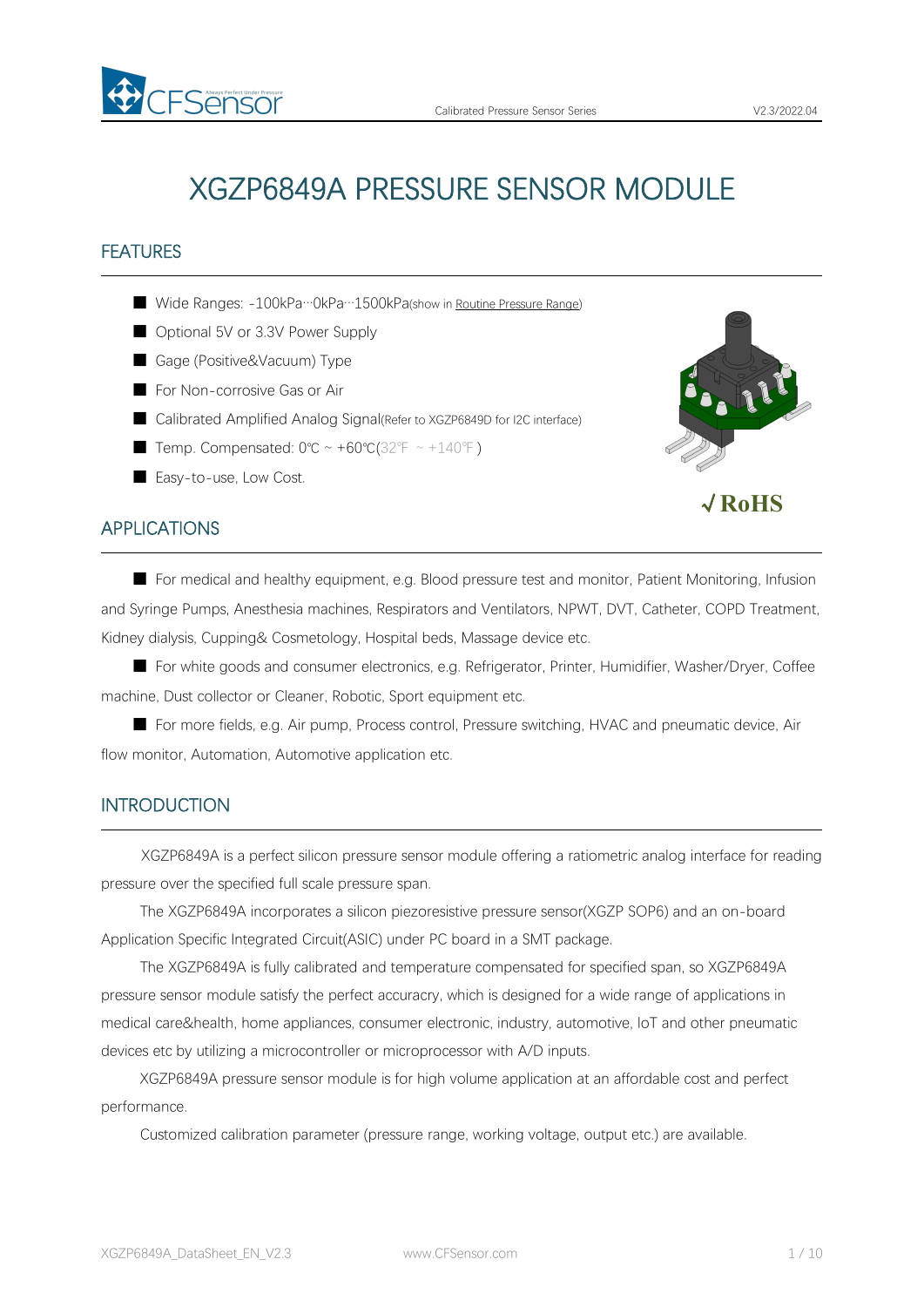# PERFORMANCE PARAMETER

Unless otherwise specified, measurements were taken with a a temperature of  $25±1°C$  and humidity ranging from 25  $\%$  ~ 85%RH(supply voltage:5 Vdc or 3.3V or 3.0V)

|                       | <b>Item</b>                           | Data                        | Unit                    |
|-----------------------|---------------------------------------|-----------------------------|-------------------------|
|                       | Available Pressure Range <sup>1</sup> | $-10001500$                 | kPa                     |
|                       | Power Supply <sup>2</sup>             | 5/3.3/3.0                   | Vdc                     |
|                       | Max. Excitation Current               | $\mathcal{S}$               | mA                      |
|                       | Output Range <sup>3</sup>             | $0.5 \sim 4.5/0.2 \sim 2.7$ | Vdc                     |
| Total                 | 10kPa < Pressure ≤200kPa              | ±2                          |                         |
| Accuracy <sup>4</sup> | Pressure ≤10kPa or > 200kPa           | ±2.5                        | %Span                   |
|                       | Long Term Stability <sup>5</sup>      | $\pm 1$                     | %Span                   |
|                       | Over Pressure <sup>6</sup>            | 2X ( < 500kPa)              |                         |
|                       |                                       | $1.5X$ $\geq 500kPa$        | Rated                   |
|                       | Burst Pressure <sup>7</sup>           | 3X ( < 500kPa)              | Rated                   |
|                       |                                       | $2X \geqslant 500kPa$       |                         |
|                       | Compensation Temp. <sup>8</sup>       | $0 \sim 60/32 \sim 140$     | $\mathrm{C}/\mathrm{F}$ |
|                       | Operating Temp. <sup>9</sup>          | $-20 \sim 100/-4 \sim 212$  | $\mathrm{C}/\mathrm{F}$ |
|                       | Storage Temp.                         | $-30 \sim 125/-22 \sim 257$ | $\mathrm{C}/\mathrm{F}$ |
|                       | Response Time <sup>10</sup>           | 2.5                         | mS                      |

1 Pressure Range(Operating pressure): The available pressure range including variousspan, not a specific pressure range.

### 2 Power Supply:

2.1. Acceptable voltage deviation is within 5% of the specified voltage(e.g. 4.75~5.25V @5V working voltage)

2.2. Optional working voltage can be 2V to 5.5V with ratiometric or specific voltage output (note in purchase order).

### 3 Output Range:

3.1. Output Range is defined as the output voltage from minimum rated pressure to maximum rated pressure, including Offset( Zero output) : it is defined as the output voltage at the minimum rated pressure;

Full Scale Output (FSO): it is defined as the output voltage at the maximum or full rated pressure;

Full Scale Span (FSS): it is the algebraic difference between the output voltage at FSO and Offset.

3.2. Output range can be customized under working voltage, e.g  $0.2 \sim 4.7 \omega$  5V;0.2 ~  $4.8 \omega$  5V;0.12 ~ 2.8 $\omega$ 3V etc,.

3.3. Output value is nominal values without the count of Accuracy deviation.

4 Total Accuracy: The max. deviation in output from ideal transfer function at any pressure or temperature over the specified ranges, units are in percent of full scale span (%FSS), which mainly consists of: Offset and Span Shift;Linearity(Non-linearity); Repeatability; Pressure Hsteresis ; TcOffset and TcSpan.

4.1. The accuracy in table is the typical output accuracy. The accuracy is notidentical accroding to different specified pressure range. Contact factory for more information or for higher accuracy requirement(e.g ±1%Span) if need.

4.2 Non-linearity(Linearity): the deviation of measured output from "Best Straight Line" through three points (Offset pressure, FS pressure and ½ FS pressure)at constant temperature.

4.3 Repeatability: the deviation of measured output when the same pressure is applied continuously, with pressure approaching from the same direction within the specified operating pressure range,under the same operating conditions.

4.4 Pressure Hysteresis: the deviation of measured output at any pressure within the specified range, when this pressure is applied continuously, with pressure approaching from opposite directions within the specified operating pressure range, under the same operating conditions.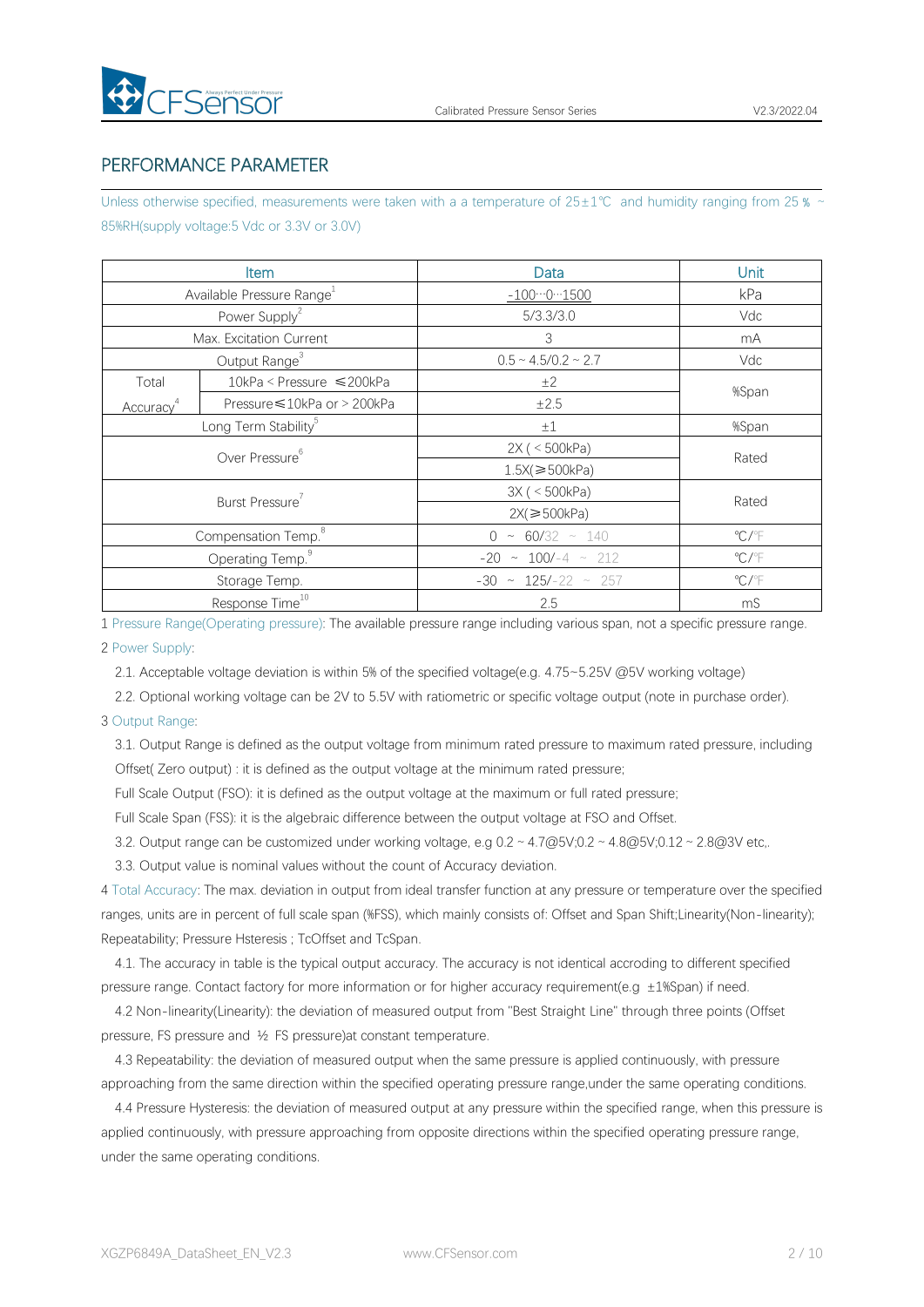**CFSensor** 

4.5 TcOffset (TCO:Temp. Coefficient of Offset): the deviation of measured output with minimum rated pressure applied, over the temperature range of 0° to 60°C, relative to 25°C.

4.6 TcSpan (TCS:Temp. Coefficient of Span): the deviation of measured output over the temperature range of 0° to 60° C, relative to 25°C.

5. Long Term Stability: the sensor's output deviation when subjected to 1000 hours pressure test.

6. Over Pressure (Proof pressure): the maximum pressure which may be applied without causing durable shifts of the electrical parameters of the sensing element and remain the specification once pressure is returned to the operating pressure range.

7. Burst Pressure: the maximum pressure which may be applied without causing damage to the sensing die or leaks; The sensor should not be expected to recover function after exposure to any pressure beyond the burst pressure.

8. Compensated Temperature: the temperature range over which the sensor have an output proportional to pressure within the specified performance limits.

9. Operating Temperature (or Ambient Temperature): the temperature range over which the sensor have an output proportional to pressure but may not remain within the specified performance limits.

10. Response Time: it is defined as the time for the incremental change in the output from 10% to 90% of of its final value when subjected to a specified step change in pressure.

## ELECTRICAL CHARACTERISTICS (interior ASIC)

| <b>Parameter</b>                  | Min.     | Typ. | Max. | Unit | <b>Notes</b> |
|-----------------------------------|----------|------|------|------|--------------|
| Power Supply                      |          |      | 5.5  | V    |              |
| <b>Working Current</b>            |          | 100  |      | nA   |              |
| <b>Filter Capacitor</b>           |          | 100  |      | nF   |              |
| <b>PSRR</b>                       |          | 60   |      | dB   |              |
| Output Current Load               |          |      | 5    | mA   |              |
| Input Common Mode Rejection Ratio | 80       | 110  |      | dB   |              |
| Short-circuit Current Limit       | 15       | 20   | 25   | mA   |              |
| Upper limit Clamping Voltage      | 3/4      |      |      | VDD  |              |
| Lower limit Clamping Voltage      | $\Omega$ |      | 1/4  | VDD  |              |

## BLOCK DIAGRAM

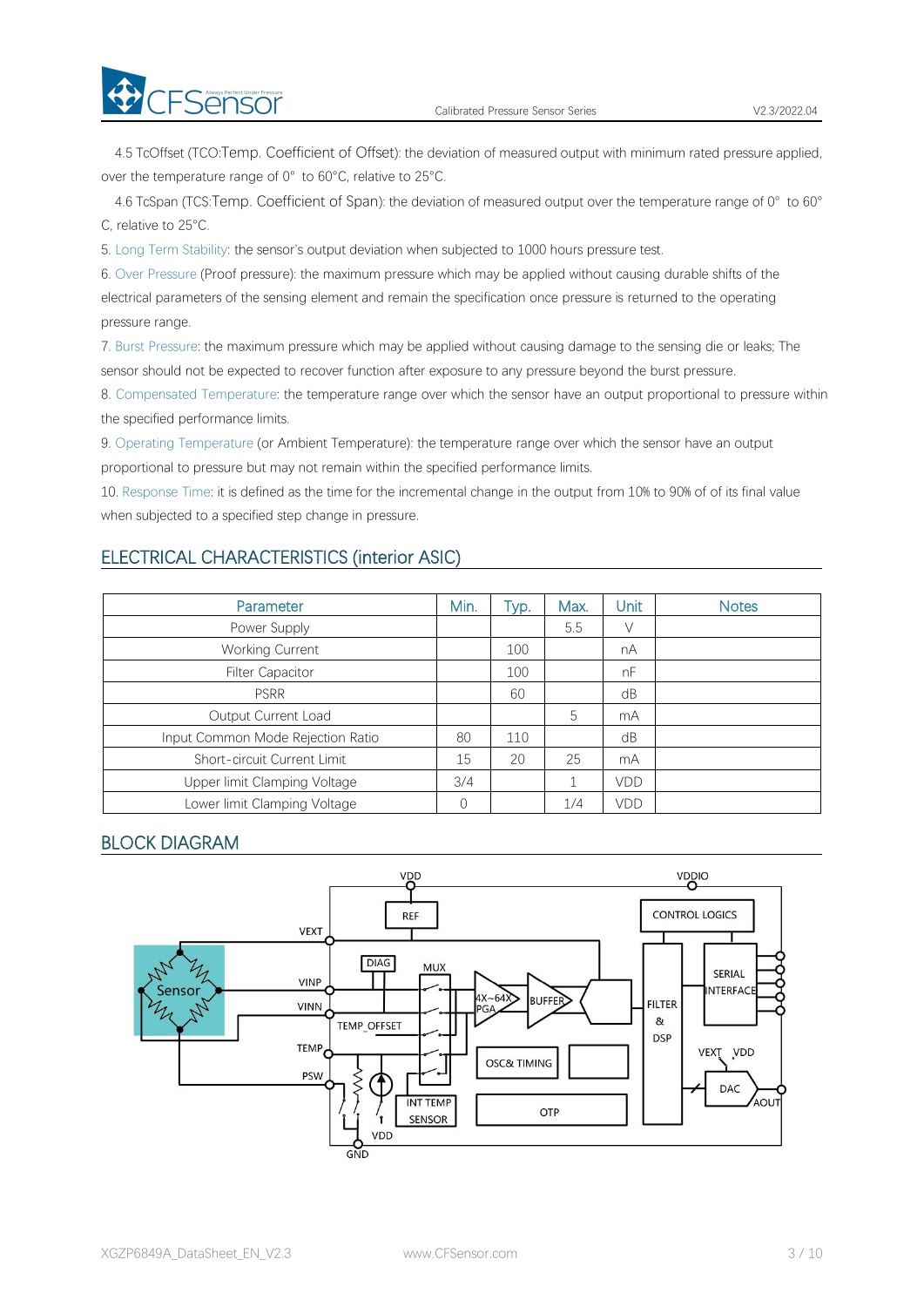

## DIMENSION (Unit:mm)









# CROSS SECTION FOOTPRINT(REFERENCE ONLY)



# ELECTRIC CONNECTION CIRCUIT DIAGRAM

| ∸                 | _                             |     |          |                |                       |
|-------------------|-------------------------------|-----|----------|----------------|-----------------------|
| $\sqrt{2}$<br>V/U | ╺<br>$\overline{\phantom{0}}$ | GND | 11<br>レレ | $\smile\smile$ | $\overline{ }$<br>`NL |

|             |                                                | ∎∪rəensor          |     |
|-------------|------------------------------------------------|--------------------|-----|
| <b>NAME</b> | <b>FUNCTION</b>                                | Amplified          |     |
| N/C         | Do not connect to external circuitry or ground | Pressure<br>Sensor | GND |
| VDD         | Voltage supply                                 |                    |     |
| GND         | Ground                                         |                    |     |
|             | Output voltage                                 |                    | OUT |



### Notes:

- 1.Implement ESD protection during whole soldering and assembly process.
- 2.Overload voltage(max.6.5Vdc) or current(max.5mA) may burn the ASIC and cause the sensor fail throughly.
- 3.More detalis about soldering and storage etc., refer to [Overall](#page-7-0) notes.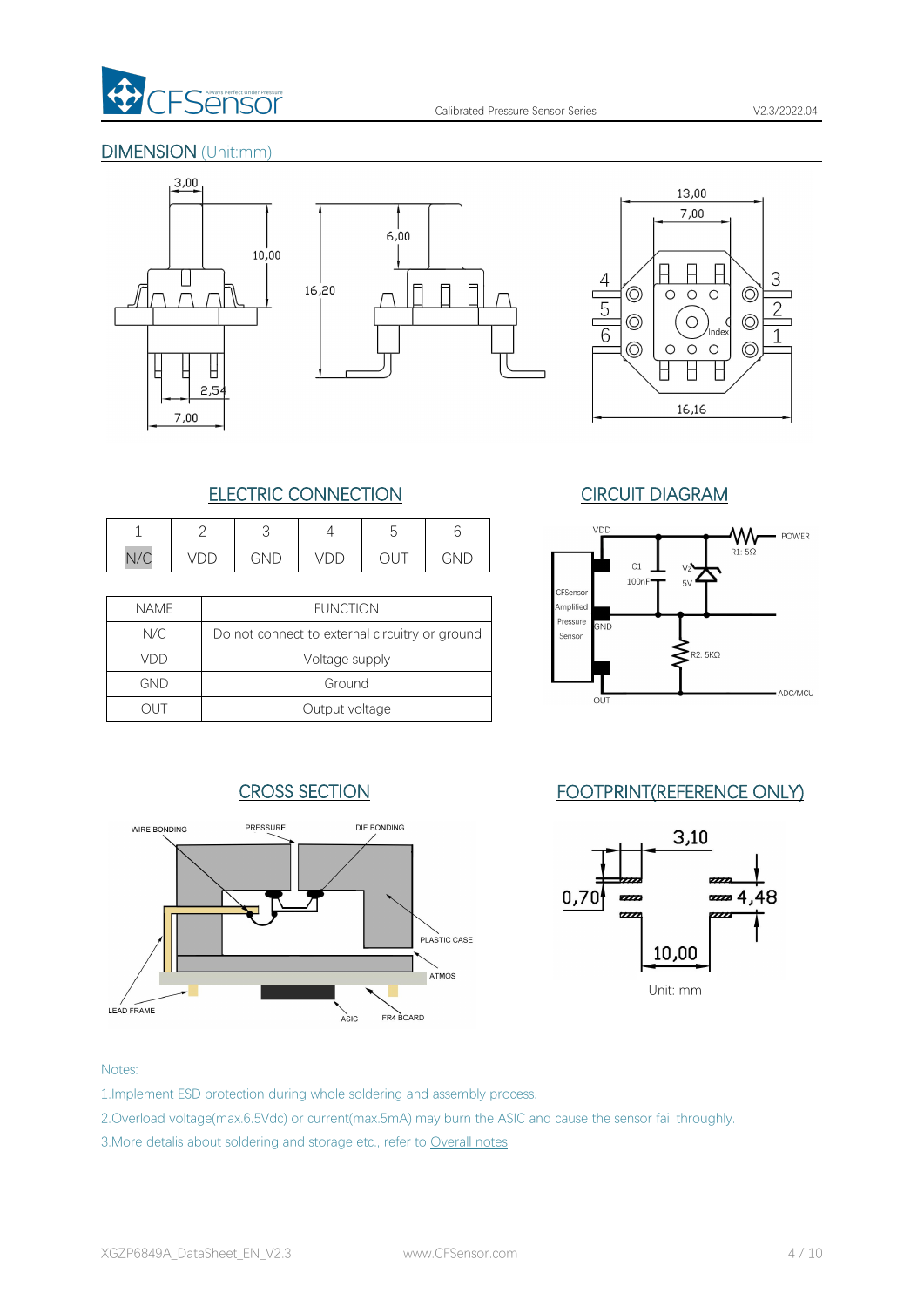

# ORDER GUIDE



- Note: 1. Voltage 5Vdc as default value, add 33(or 30) behind model signify 3.3V(or 3.0V) power supply, e.g. : XGZP6849A040KPG33.
	- 2. Custom requirement, please comment herewith Part number(e.g custom pressure range etc,.) or consult CFSensor

# <span id="page-4-0"></span>ROUTINE PRESSURE RANGE

Notes: 1. Unit conversion: 1000hPa=1000mbar≈750mmHg≈100kPa≈14.5PSI≈10mH2O≈1bar=0.1MPa;

2. Available for more custom pressure range e.g.  $-7 \sim 7kPa$ , , 0-1500kPa etc,.

| <b>Pressure Range (kPa)</b> | <b>Pressure Range</b> (by other units)                  | <b>Part Number</b> |
|-----------------------------|---------------------------------------------------------|--------------------|
| $0 \sim 1$                  | $0 \sim 10$ mbar / $0 \sim 100$ mmH <sub>2</sub> O      | XGZP6849A001KPG    |
| $0 \sim 2.5$                | 0 ~ 25mbar / 0 ~ 250mmH <sub>2</sub> O                  | XGZP6849A025HPG    |
| $0 \sim 5$                  | 0 ~ 50mbar / 0 ~ 500mmH <sub>2</sub> O                  | XGZP6849A005KPG    |
| $0 \sim 10$                 | $0 \sim 100$ mbar / $0 \sim 75$ mmHg                    | XGZP6849A010KPG    |
| $0 \sim 20$                 | $0 \sim 200$ mbar / $0 \sim 150$ mmHg                   | XGZP6849A020KPG    |
| $0 \sim 40$                 | $0 \sim 400$ mbar / $0 \sim 300$ mmHg                   | XGZP6849A040KPG    |
| $0 \sim 100$                | $0 \sim 1$ bar /0 ~ 14.5PSI                             | XGZP6849A100KPG    |
| $0 \sim 200$                | $0 \sim 2$ bar / $0 \sim 29$ PSI                        | XGZP6849A200KPG    |
| $0 \sim 500$                | $0 \sim 5$ bar / $0 \sim 72.5$ PSI                      | XGZP6849A500KPG    |
| $0 \sim 700$                | $0 \sim 7$ bar / $0 \sim 100$ PSI                       | XGZP6849A700KPG    |
| $0 \sim 1000$               | $0 \sim 10$ bar / $0 \sim 29$ PSI / $0 \sim 1$ MPa      | XGZP6849A001MPG    |
| $-100 ~ \sim ~ 0$           | $-1 \sim 0$ bar / $-14.5 \sim 0$ PSI                    | XGZP6849A100KPGN   |
| $-30 \sim 0$                | $-300 \sim$ 0mbar / $-4.35 \sim$ 0PSI                   | XGZP6849A030KPGN   |
| $-20$ ~ 0                   | $-200 \sim$ 0mbar / $-2.9 \sim$ 0PSI                    | XGZP6849A020KPGN   |
| $-1 \sim 1$                 | $-10 \sim 10$ mbar / $-100 \sim 100$ mmH <sub>2</sub> O | XGZP6849A001KPGPN  |
| $-2.5$ ~ 2.5                | $-25 \sim 25$ mbar / $-250 \sim 250$ mmH <sub>2</sub> O | XGZP6849A025HPGPN  |
| $-5 \sim 5$                 | $-50 \sim 50$ mbar / $-500 \sim 500$ mmH <sub>2</sub> O | XGZP6849A005KPGPN  |
| $-40 \sim 40$               | $-400 \sim 400$ mbar / $-300 \sim 300$ mm Hg            | XGZP6849A040KPGPN  |
| $-100 \sim 100$             | $-1 \sim 1$ bar / $-14.5 \sim 14.5$ PSI                 | XGZP6849A100KPGPN  |
| $-100 \sim 300$             | $-1 \sim 3$ bar / $-14.5 \sim 43.5$ PSI                 | XGZP6849A300KPGPN  |
| $-100 \sim 700$             | $-1 \sim 7$ bar / $-14.5 \sim 100$ PSI                  | XGZP6849A700KPGPN  |
| $-100$ ~ 1000               | $-1$ ~ 10bar / $-14.5$ ~ 145PSI / 0.1 ~ 1MPa            | XGZP6849A001MPGPN  |
|                             |                                                         |                    |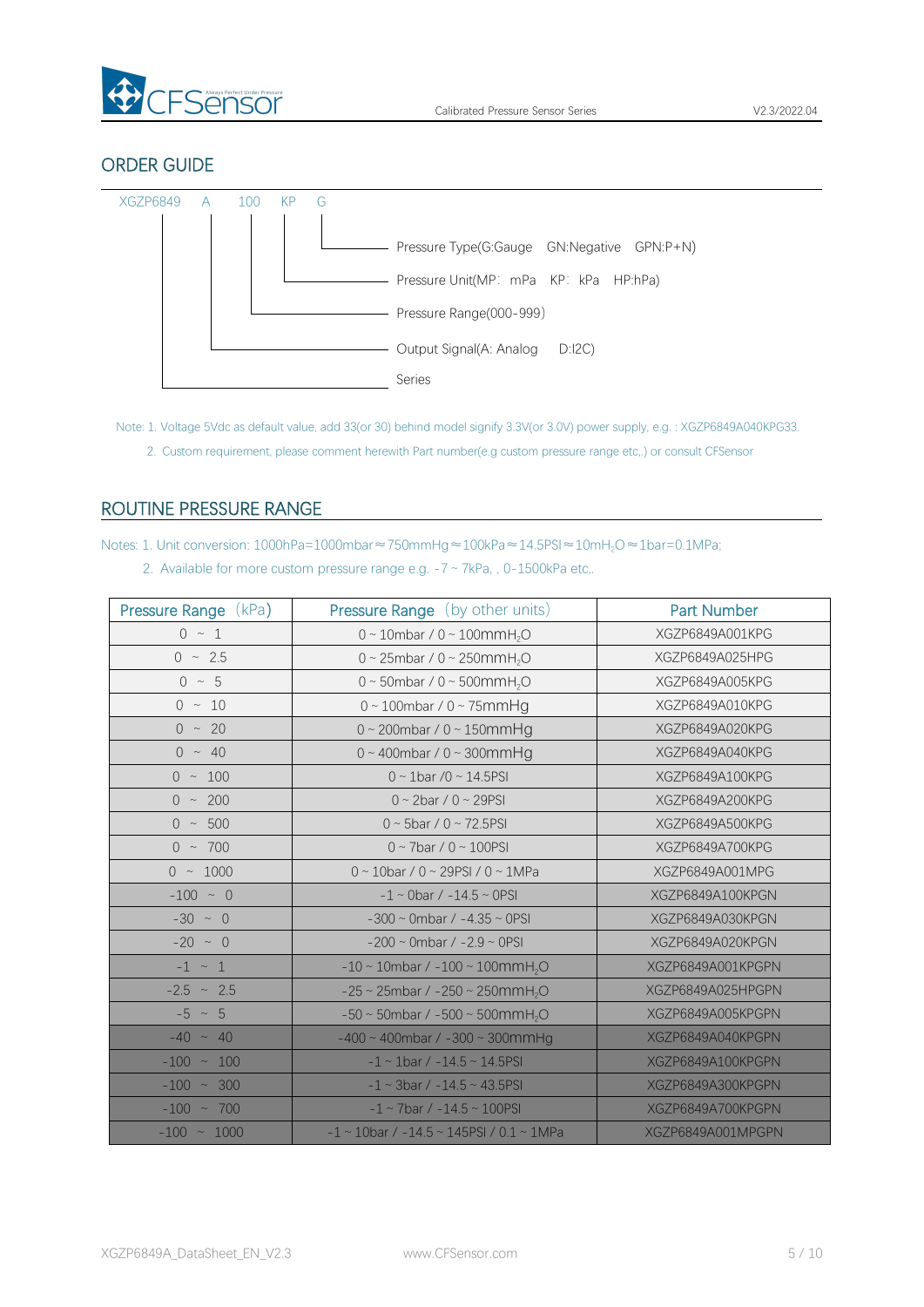

## XGZP6849A OUTPUT CURCE

Note: Output can be calibrated to reverse line with pressure, e.g.-100  $\sim$  0kPa correspond with 4.5  $\sim$  0.5V;

#### Negative Pressure

| <b>Ou</b>                       | 010KPGN | 020KPGN        | 100KPGN | Model     |
|---------------------------------|---------|----------------|---------|-----------|
| Output voltage<br>at full scale |         | Pressure (kPa) |         | Output(V) |
| 4.5V                            | $-10$   | $-20$          | $-100$  | 0.5       |
|                                 | $-7.5$  | $-15$          | $-75$   | 1.5       |
| Offset voltage                  | $-5$    | $-10$          | $-50$   | 2.5       |
| 0.51<br>                        | $-2.5$  | $-5$           | $-25$   | 3.5       |
|                                 |         |                |         | 4.5       |



### Pressure value VS Output value Curve(Output VS Pressure ) Pressure Conversion Formula

3.3V Power Supply: Pressure=(output-2.7)/K 1 Output voltage (V) 5V Power Supply: Pressure=(output-4.5)/K

|               | K Factor  |           |
|---------------|-----------|-----------|
| Range (kPa)   | $3.3$ (V) | (V)<br>5. |
| $-10 - 0$     | 0.25      | 0.4       |
| $-20 \sim 0$  | 0.125     | 0.2       |
| $-40 \sim 0$  | 0.0625    | 0.1       |
| $-100 \sim 0$ | 0.025     | 0.04      |

#### Negative Pressure to Positive Pressure

| 1 Output vo                     | 700KPGPN | 100KPGPN       | 040KPGPN | Model     |
|---------------------------------|----------|----------------|----------|-----------|
| Output voltage<br>at full scale |          | Pressure (kPa) |          | Output(V) |
| 4.5V                            | $-100$   | $-100$         | $-40$    | 0.5       |
|                                 | 100      | $-50$          | $-20$    | 1.5       |
| Offset voltage                  | 300      | $-0$           |          | 2.5       |
| 0.5V                            | 500      | 50             | 20       | 3.5       |
| <b>Rated</b> pr                 | 700      | 100            | 40       | 4.5       |



### Pressure value VS Output value Curve(Output VS Pressure ) Pressure Conversion Formula

3.3V Power Supply: Pressure=(output-1.45)/K 5V Power Supply: Pressure=(output-2.5)/K

|                 | K Factor  |          |
|-----------------|-----------|----------|
| Range (kPa)     | $3.3$ (V) | (V)<br>5 |
| $-10 \sim 10$   | 0.125     | 0.2      |
| $-40 \sim 40$   | 0.03125   | 0.05     |
| $-100 \sim 100$ | 0.0125    | 0.02     |
| $-100 \sim 700$ | 0.001785  | 0.002857 |

NOTE: -100KPA AS MAX NEGATIVE

### Positive Pressure

#### Pressure value VS Output value Curve(Output VS Pressure ) Pressure Conversion Formula

|            |          |                |          |                                 | $\overline{\phantom{a}}$ Uurput voltage $\overline{\phantom{a}}$ |              |                |                              | 3.3V POWER SUL |
|------------|----------|----------------|----------|---------------------------------|------------------------------------------------------------------|--------------|----------------|------------------------------|----------------|
| Model      | 001KP    | 025HPG         | 005KPG   | Output voltage<br>at full scale |                                                                  |              |                |                              | 5V Power Supp  |
| Output (V) |          | Pressure (kPa) |          |                                 | 4.5V                                                             |              |                |                              |                |
| 0.5        | $\Omega$ | $\Omega$       | $\Omega$ |                                 |                                                                  |              |                | Output span                  |                |
| 1.5        | 0.25     | 0.625          | 1.25     | Offset voltage                  |                                                                  |              |                | voltage                      | Range (kPa)    |
| 2.5        | 0.5      | 1.25           | 2.5      |                                 | 0.5V                                                             |              |                |                              | 1              |
|            |          |                |          |                                 |                                                                  |              |                |                              | 2.5            |
| 3.5        | 0.75     | 1.875          | 3.75     |                                 | 0 <sub>kPa</sub>                                                 |              | Rated pressure |                              | 5              |
| 4.5        | 1        | 2.5            | 5        |                                 | pressure                                                         | Atomospheric |                | $\rightarrow$ Pressure (kPa) | 10             |
| Model      | 010KP    | 020KPG         | 040KPG   | 060KPG                          | 200KPG                                                           | 500KPG       | 700KPG         | 001MPG                       | 20             |
| Output (V) |          |                |          |                                 | Pressure (kPa)                                                   |              |                |                              | 40             |
| 0.5        | $\Omega$ | $\Omega$       | $\Omega$ | $\bigcap$                       | $\bigcap$                                                        | $\bigcap$    | $\Omega$       | $\Omega$                     | 100            |
| 1.5        | 2.5      | 5              | 10       | 25                              | 50                                                               | 125          | 175            | 250                          | 200            |
| 2.5        | 5        | 10             | 20       | 50                              | 100                                                              | 250          | 350            | 500                          | 500            |
| 3.5        | 7.5      | 15             | 30       | 75                              | 150                                                              | 375          | 525            | 750                          | 700            |
| 3.5        | 10       | 20             | 40       | 100                             | 200                                                              | 500          | 700            | 1000                         | 1000           |



## 3.3V Power Supply: Pressure=(output-0.2)/K

5V Power Supply: Pressure=(output-0.5)/K

|             | K Factor     |          |
|-------------|--------------|----------|
| Range (kPa) | $3.3$ (V)    | 5(V)     |
| 1           | 2.5          | 4.0      |
| 2.5         | $\mathbf{1}$ | 1.6      |
| 5           | 0.5          | 0.8      |
| 10          | 0.25         | 0.4      |
| 20          | 0.125        | 0.2      |
| 40          | 0.0625       | 0.1      |
| 100         | 0.025        | 0.04     |
| 200         | 0.0125       | 0.02     |
| 500         | 0.005        | 0.008    |
| 700         | 0.003571     | 0.005714 |
| 1000        | 0.0025       | 0.004    |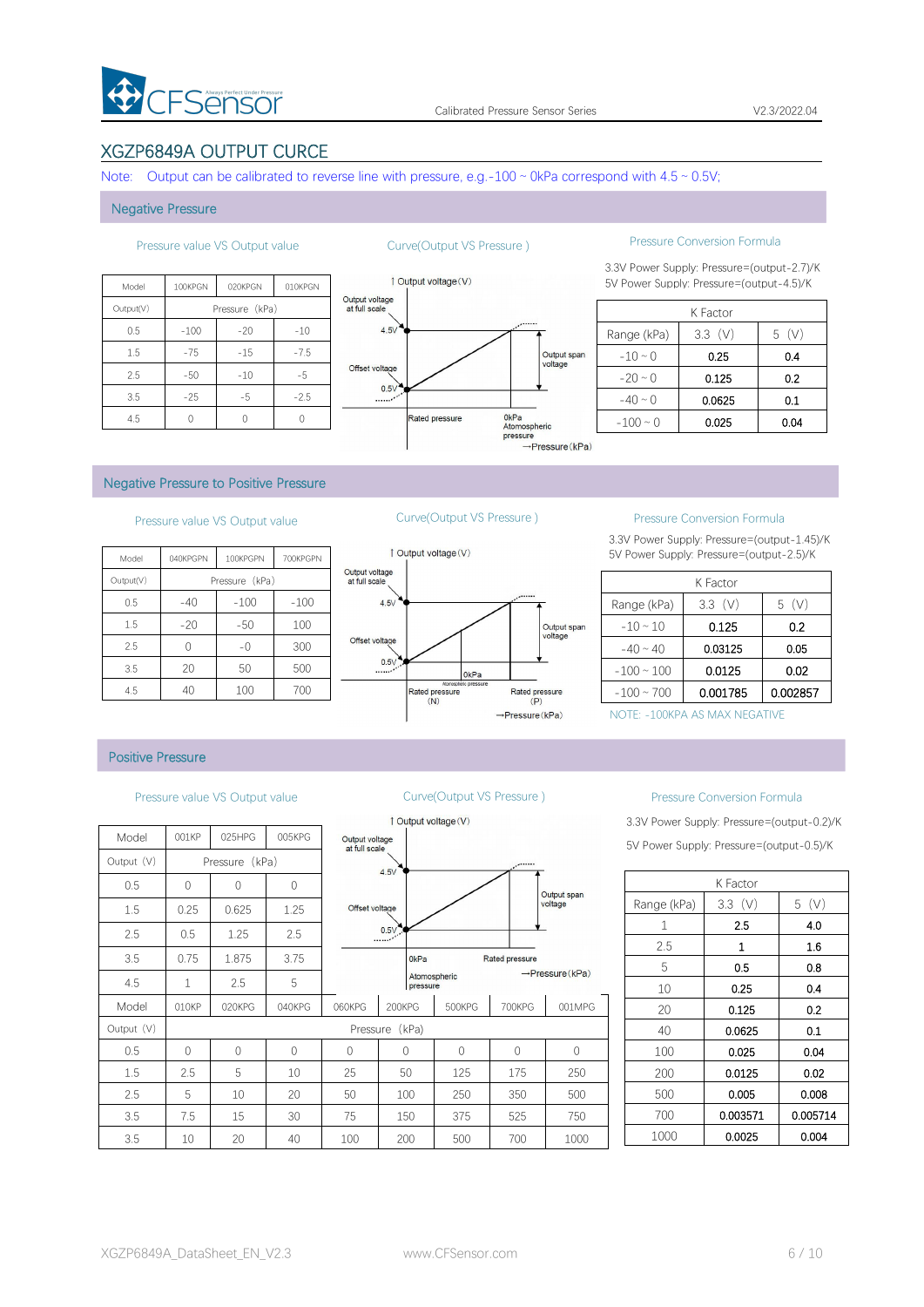

# PACKING INFORMATION

Plastic Tube(unit:mm) Standard Quantity/Tube: 37 pcs



Side view



(CARTON: 530mm x 145mm x 53mm, 740PCS)

Note: The packing sizel may be not quite same with above for other different quantity.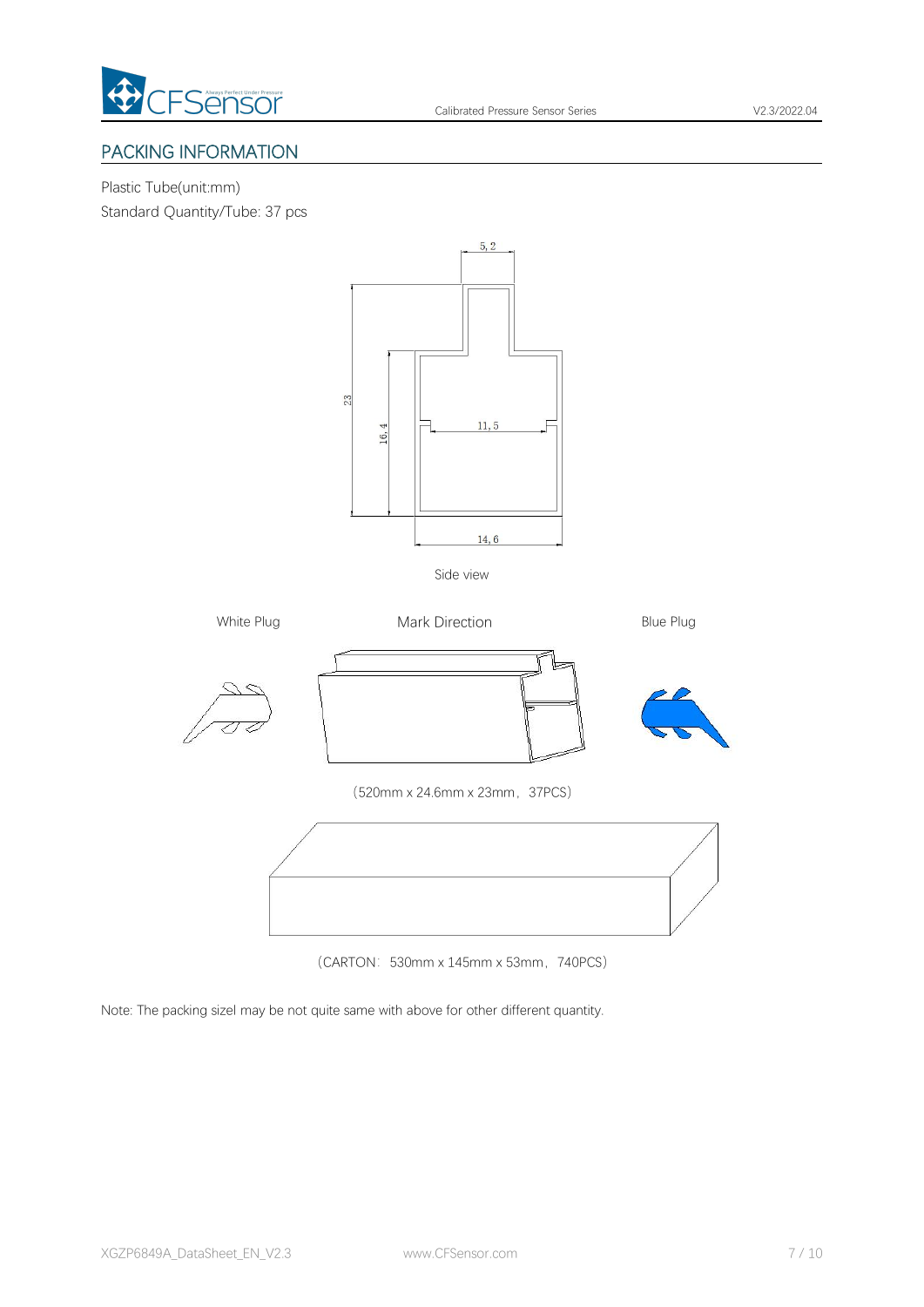

# <span id="page-7-0"></span>OVERALL NOTES

Unless otherwise specified, following notes are general attention or presentation for all products from CFSensor.

### Mounting (For XGZP6849 sensor)

The following steps is for transmitting the air pressure to sensor after sensor soldering on PCB.

▼ Select the air pressure inlet pipe(recommended dia:2.5mm)

that is firm enough to prevent the pressure leaks.

▼ We suggest to fix the air pressure inlet pipe securely by a fixture when pressure is exceed 300kPa.

▼ Do not block the inlet pipe and atmosphere hole(at side of housing) with gel or glue..

▼ Avoiding excessive external force operation



Contact CFSensor for fixture if required

Due to its small size, the thermal capacity of the pressure sensor is low. Therefore,

take steps to minimize the effects of external heat. Damage and changes to characteristics may occur due to heat deformation. Use a non-corrosive resin type of flux. Since the pressure sensor is exposed to the atmosphere, do not allow flux to enter inside.

▼ Manual soldering

**Soldering** 

☉Raise the temperature of the soldering tip between 260 and 300°C/500 and 572°F (30 W) and solder within 5 seconds. ☉The sensor output may vary if the load is applied on the terminal during soldering.

☉Keep the soldering tip clean.

▼DIP soldering (DIP Terminal)

☉Keep the temperature of the DIP solder tank below 260°C/500 and solder within 5 seconds.

☉To avoid heat deformation, do not perform DIP soldering when mounting on the PCB which has a small thermal capacity.

▼Reflow soldering (SMD Terminal)

☉The recommended reflow temperature profile conditions are given below.



☉Self alignment may not always work as expected, therefore, please carefully note the position of the terminals and pattern. ☉The temperature of the profile is assumed to be a value measured with the printed circuit board of the terminal

neighborhood.

☉Please evaluate solderbility under the actual mounting conditions since welding and deformation of the pressure inlet port may occur due to heat stress depending on equipments or conditions.

▼ Rework soldering

☉Complete rework at a time.

☉Use a flattened soldering tip when performing rework on the solder bridge. Do not add the flux.

☉Keep the soldering tip below the temperature described in the specifications.

- ▼ Avoid drop and rough handling as excessive force may deform the terminal and damage soldering characteristics.
- ▼ Keep the circuit board warpage within 0.05 mm of the full width of the sensor.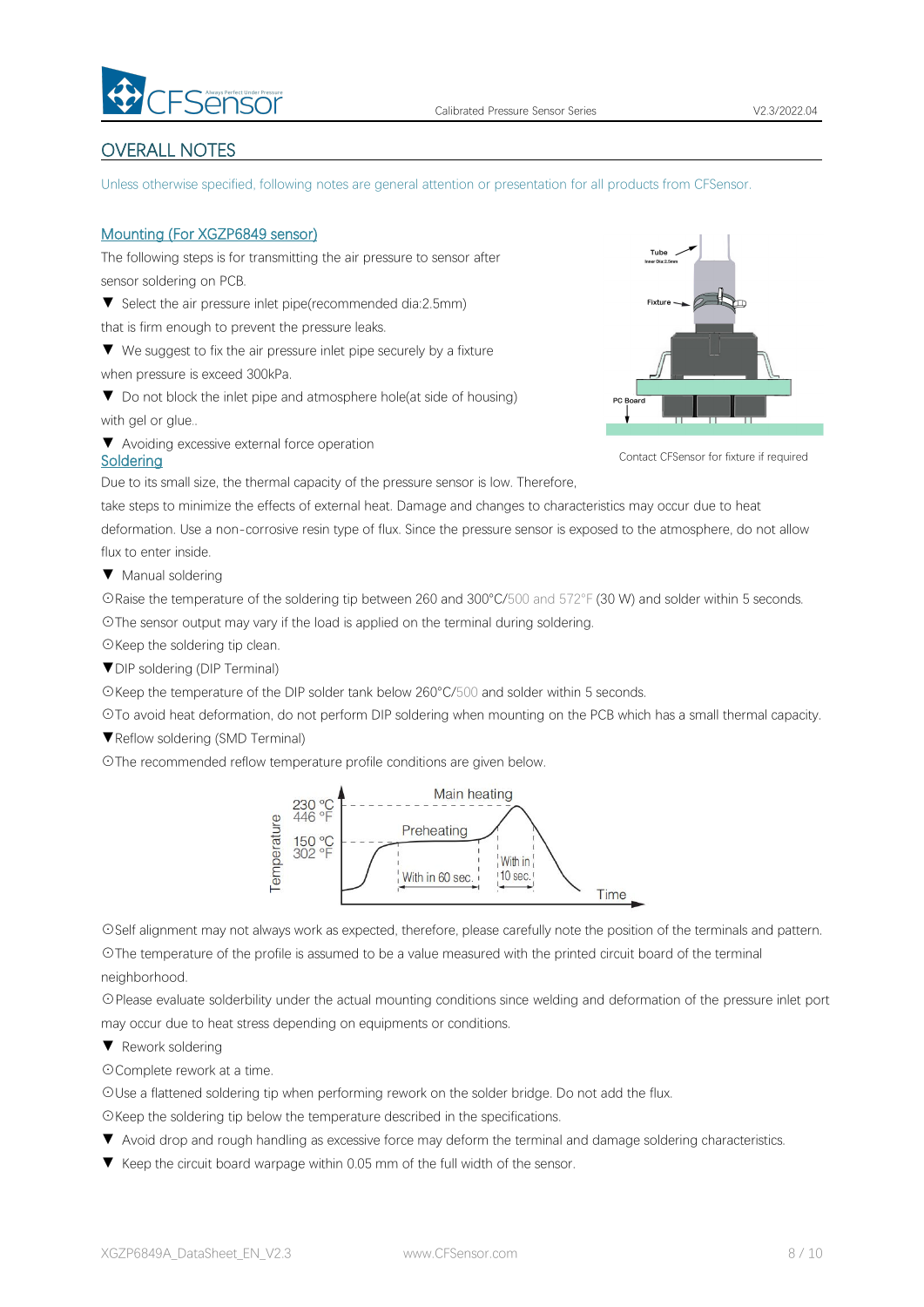

▼ After soldering, do not apply stress on the soldered part when cutting or bending the circuit board.

▼ Prevent human hands or metal pieces from contacting with the sensor terminal. Such contact may cause anomalous outlets as the terminal is exposed to the atmosphere.

▼ After soldering, prevent chemical agents from adhering to the sensor when applying coating to avoid insulation deterioration of the circuit board.

### **Connecting**

▼ Correctly wire as in the connection diagram. Reverse connection may damage the productand degrade the performance.

▼ Do not use idle terminals(N/C) to prevent damages to the sensor.

#### Cleaning

▼ Since the pressure sensor is exposed to the atmosphere, do not allow cleaning fluid to enter inside from atmosphere hole (for Gauge type sensors) and inlet pipe.

▼ Avoid ultrasonic cleaning since this may cause breaks or disconnections in the wiring.

#### **Environment**

▼Please avoid using or storing the pressure sensor in a place exposed to corrosive gases (such as the gases given off by organic solvents, sulfurous acid gas, hydrogen sulfides, etc.) which will adversely affect the performance of the pressure sensor chip.

▼Since this pressure sensor itself does not have a water-proof construction(even available media can be liquid), please do not use the sensor in alocation where it may be sprayed with water, etc.

▼Avoid using the pressure sensors in an environment where condensation may form. Furthermore, its output may fluctuate if any moisture adhering to it freezes.

▼The pressure sensor is constructed in such a way that its output will fluctuate when it is exposed to light. Especially when pressure is to be applied by means of a transparent tube, take steps to prevent the pressure sensor chip from being exposed to light.

▼Avoid using pressure sensor where it will be susceptible to ultrasonic or other high-frequency vibration.

▼ Please keep the sensors sealed using static shielding bags on storage. The PINs of sensor(if have) may be black by oxidation under atmosphere environment if the materials include the oxidizable material, althought it wouldn't affect the sensor performance.

#### More Precautions

▼That using the wrong pressure range or mounting method mayresult in accidents.

▼The only direct pressure medium you can use is non-corrosive gas or air as illuminated above(Note: some sensors are compatible with liquid media). The use of other media, in particular, corrosive gases and liquid (organic solvent based, sulfurous acid based, and hydrogen sulfide based, etc.) or contains foreign substances will cause malfunction and damage.<br>Please do not use them and check with CFSensor.

▼The pressure sensor is positioned inside the pressure inlet. Never poke wires orother foreign matter through the pressure inlet since they may damage the sensor or block the inlet. Avoid use when the atmospheric pressure inlet(only for Gauge type pressure sensor) is blocked.

▼ Use an operating pressure which is within the rated pressure range. Using a pressure beyond this range may cause damage.

▼Since static charge can damage the pressure sensor, bear in mind the following handling precautions.